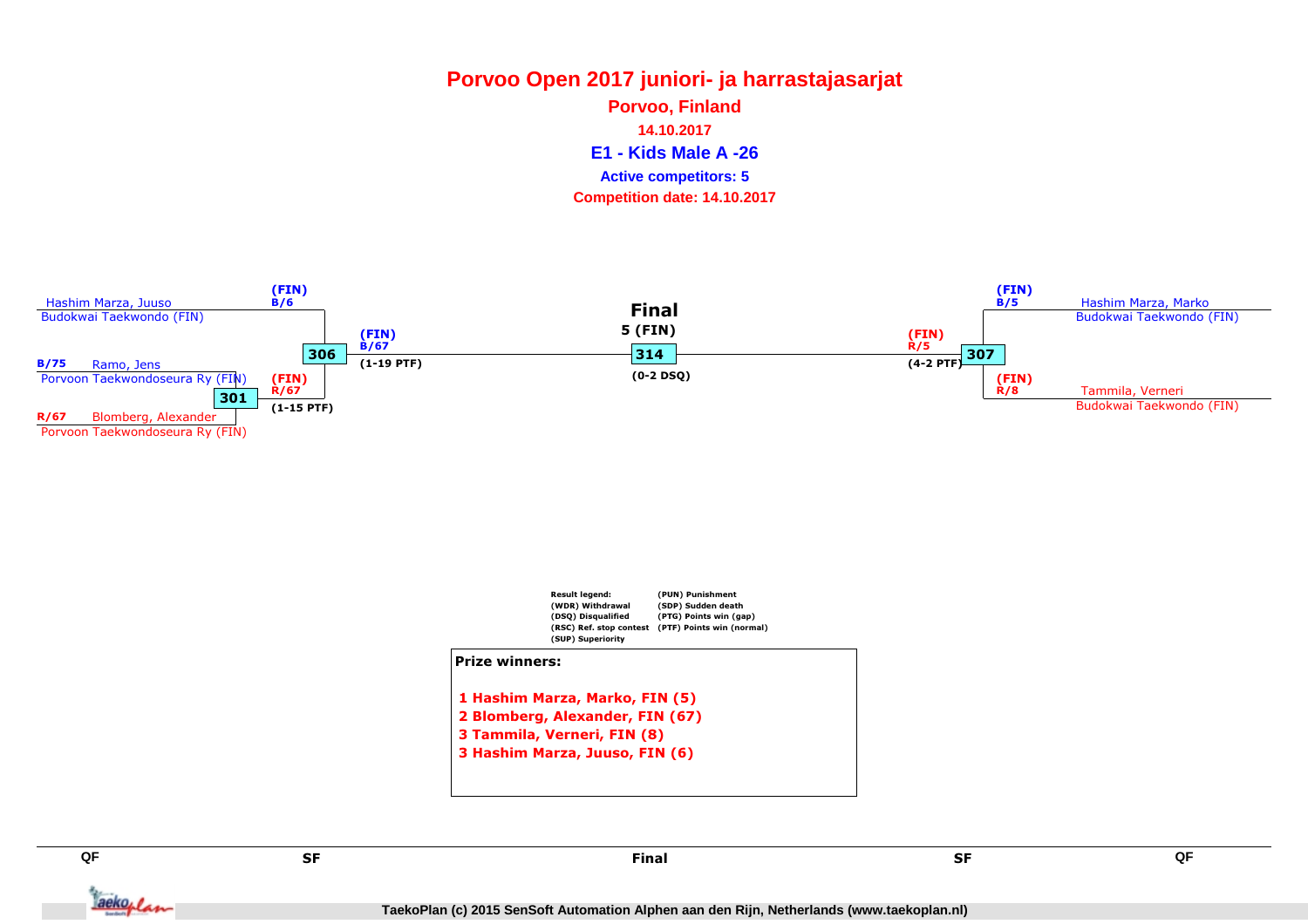**Porvoo Open 2017 juniori- ja harrastajasarjatE1 - Kids Male A -30 Active competitors: 3Porvoo, Finland14.10.2017Competition date: 14.10.2017**





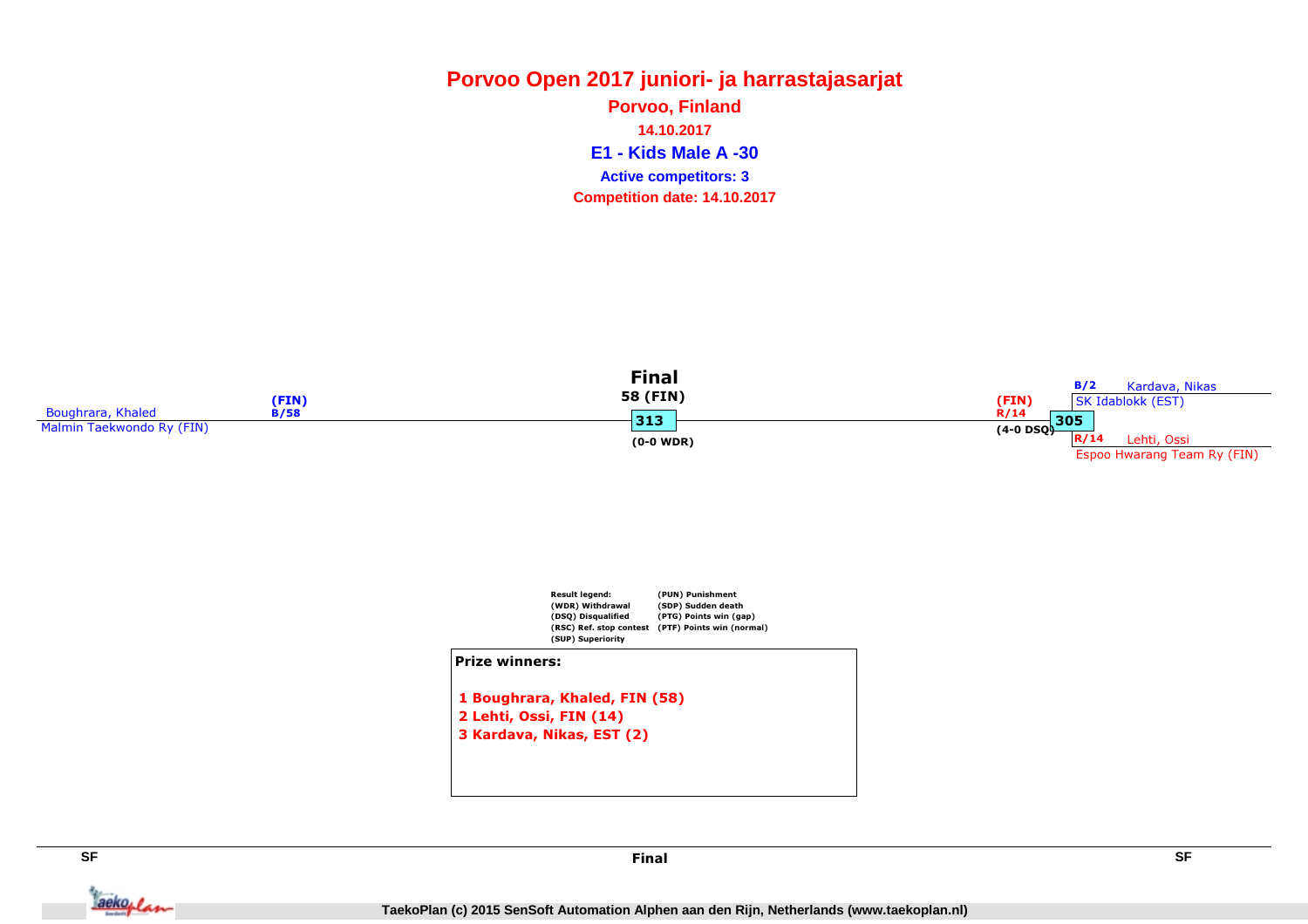**Porvoo Open 2017 juniori- ja harrastajasarjatE1 - Kids Male A -34 Active competitors: 2Porvoo, Finland14.10.2017Competition date: 14.10.2017**





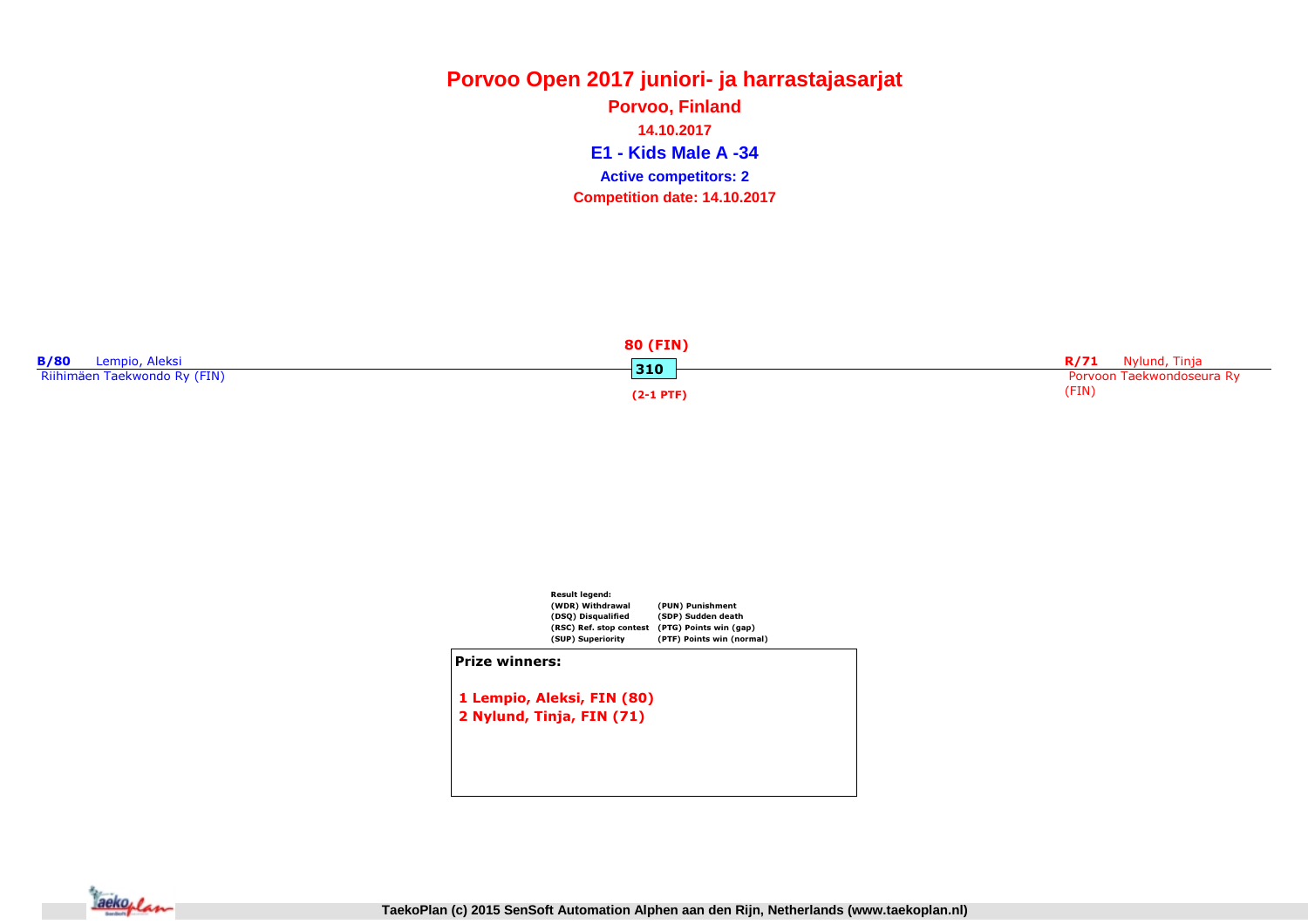**Porvoo Open 2017 juniori- ja harrastajasarjatE1 - Kids Female A -30 Porvoo, Finland14.10.2017Competition date: 14.10.2017 Active competitors: 2**





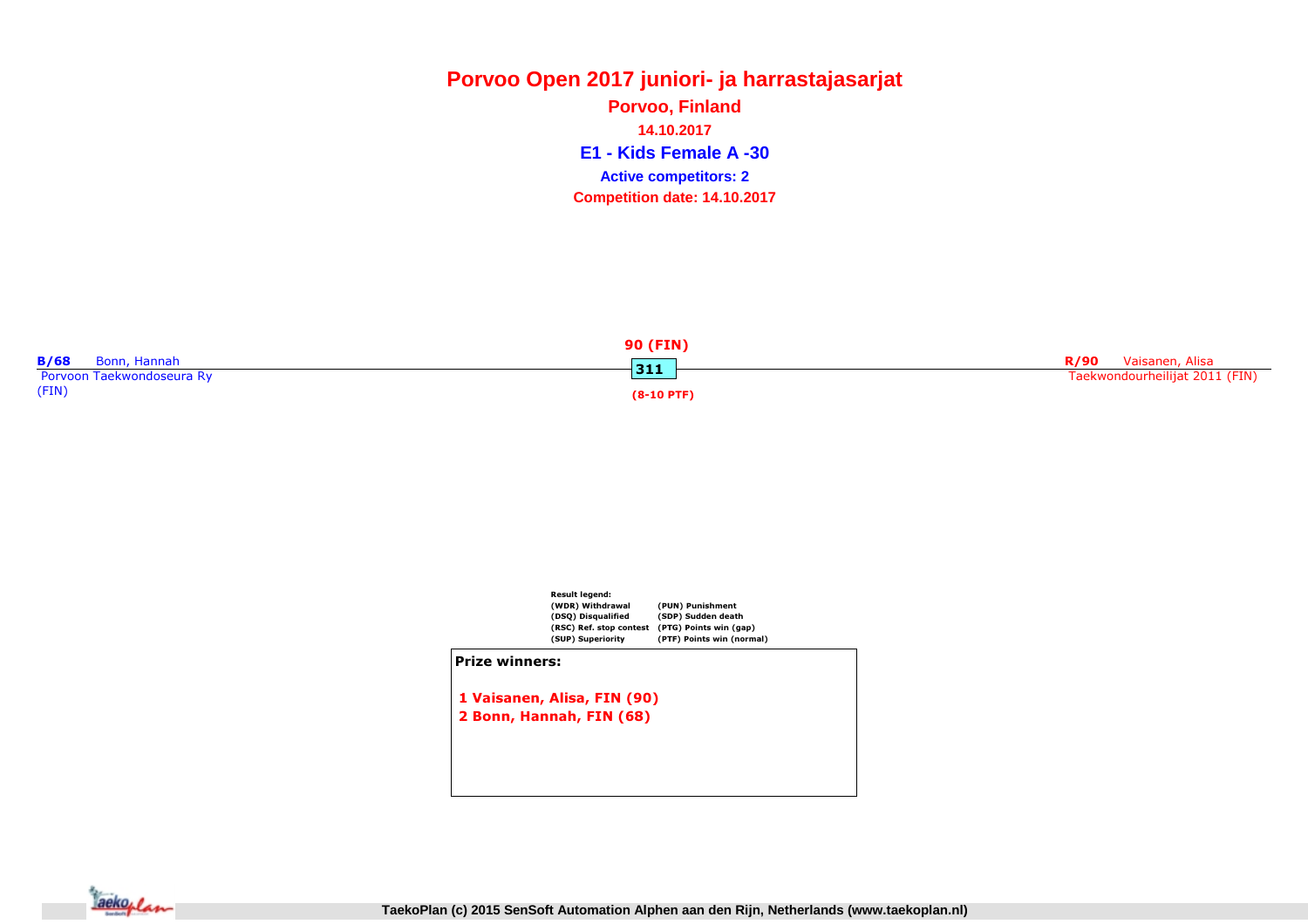**Porvoo Open 2017 juniori- ja harrastajasarjatD2 - Kids Male A -30 Active competitors: 2Porvoo, Finland14.10.2017Competition date: 14.10.2017**





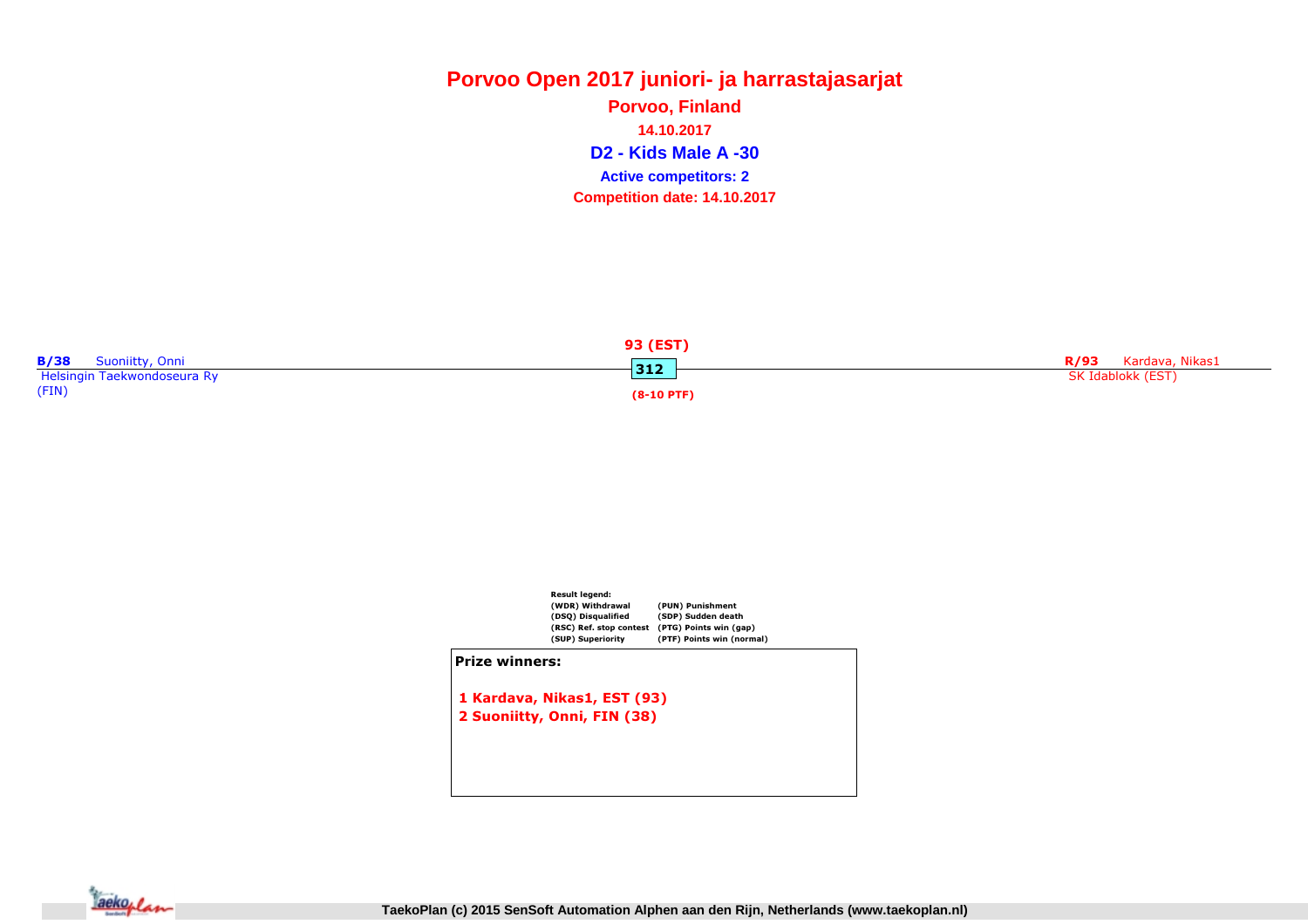# **Porvoo Open 2017 juniori- ja harrastajasarjat**

#### **Porvoo, Finland**

**14.10.2017**

**D2 - Kids Male A -35**

#### **Active competitors: 11**

**Competition date: 14.10.2017**



QF**SF** Finald
The **1st region of the CP** of the SF of the Material of the SF of the Material of the Material of the Material of the Material of the Material of the Material of the Material of the Material of the Material of the Materi F SF QF SF Jackoplan

**1st rnd**

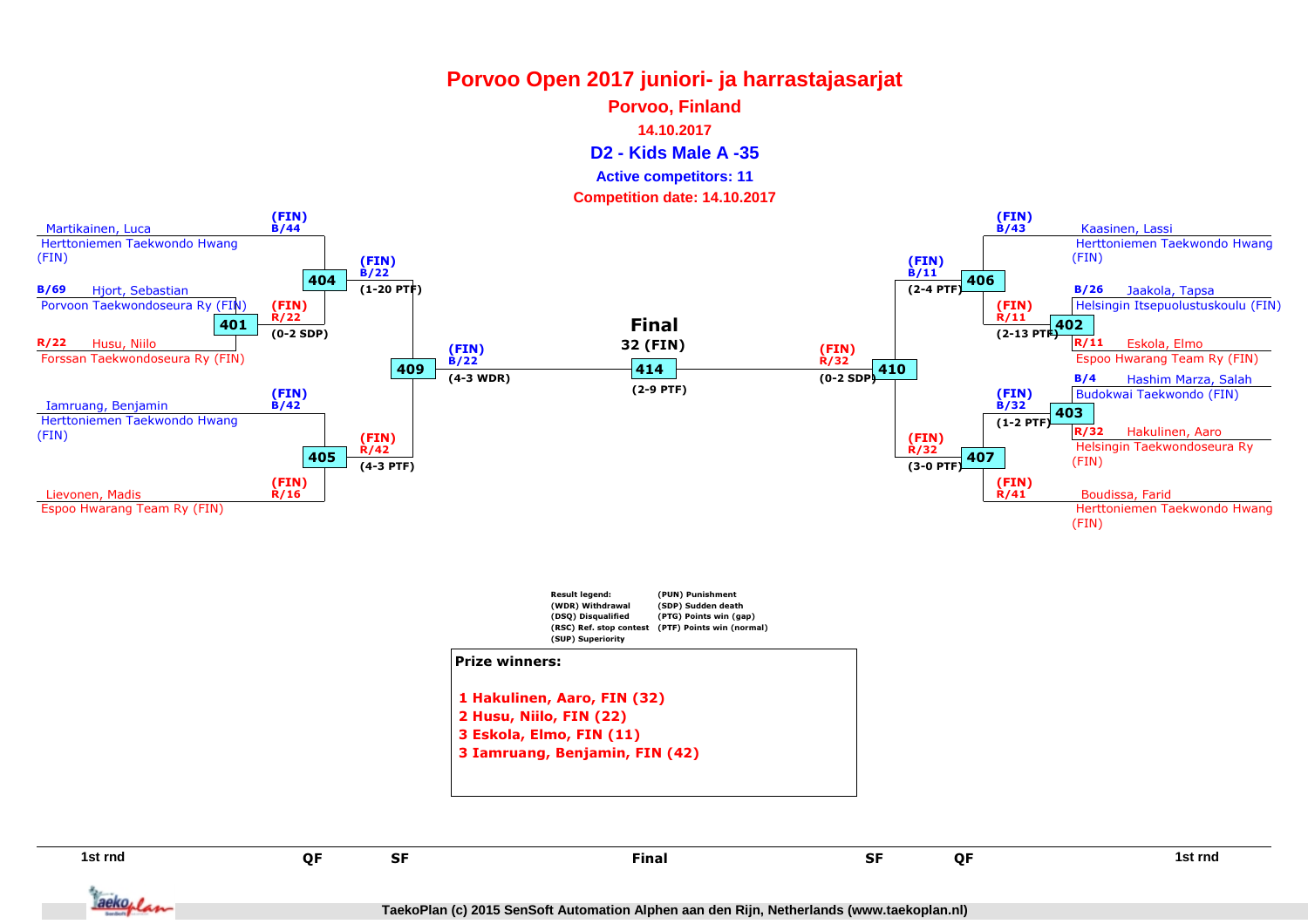## **Porvoo Open 2017 juniori- ja harrastajasarjatD2 - Kids Male A -40 Active competitors: 5Porvoo, Finland14.10.2017Competition date: 14.10.2017**





SF

**QF**

Taekoplan

**E** and **SF** and **CP** and **CP** and **CP** and **CP** and **CP** and **CP** and **CP** and **CP** and **CP** and **CP** and **CP Figure 1.1 September 1.1 September 1.1 September 1.1 September 1.1 September 1.1 September 1.1 September 1.1 September 1.1 September 1.1 September 1.1 September 1.1 September 1.1 September 1.1 September 1.1 September 1.1** Final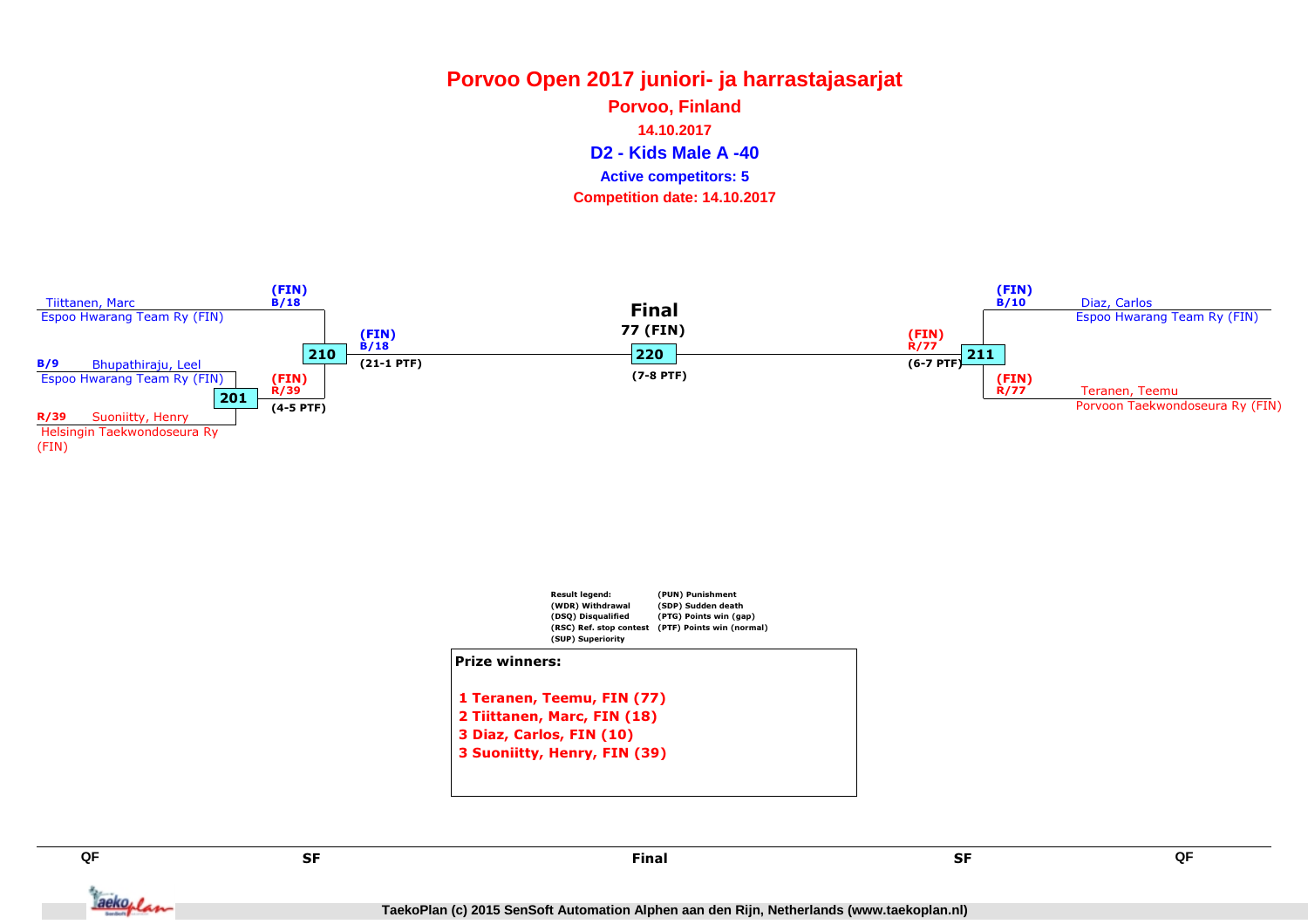**Porvoo Open 2017 juniori- ja harrastajasarjatD2 - Kids Male A -45 Active competitors: 2Porvoo, Finland14.10.2017Competition date: 14.10.2017**





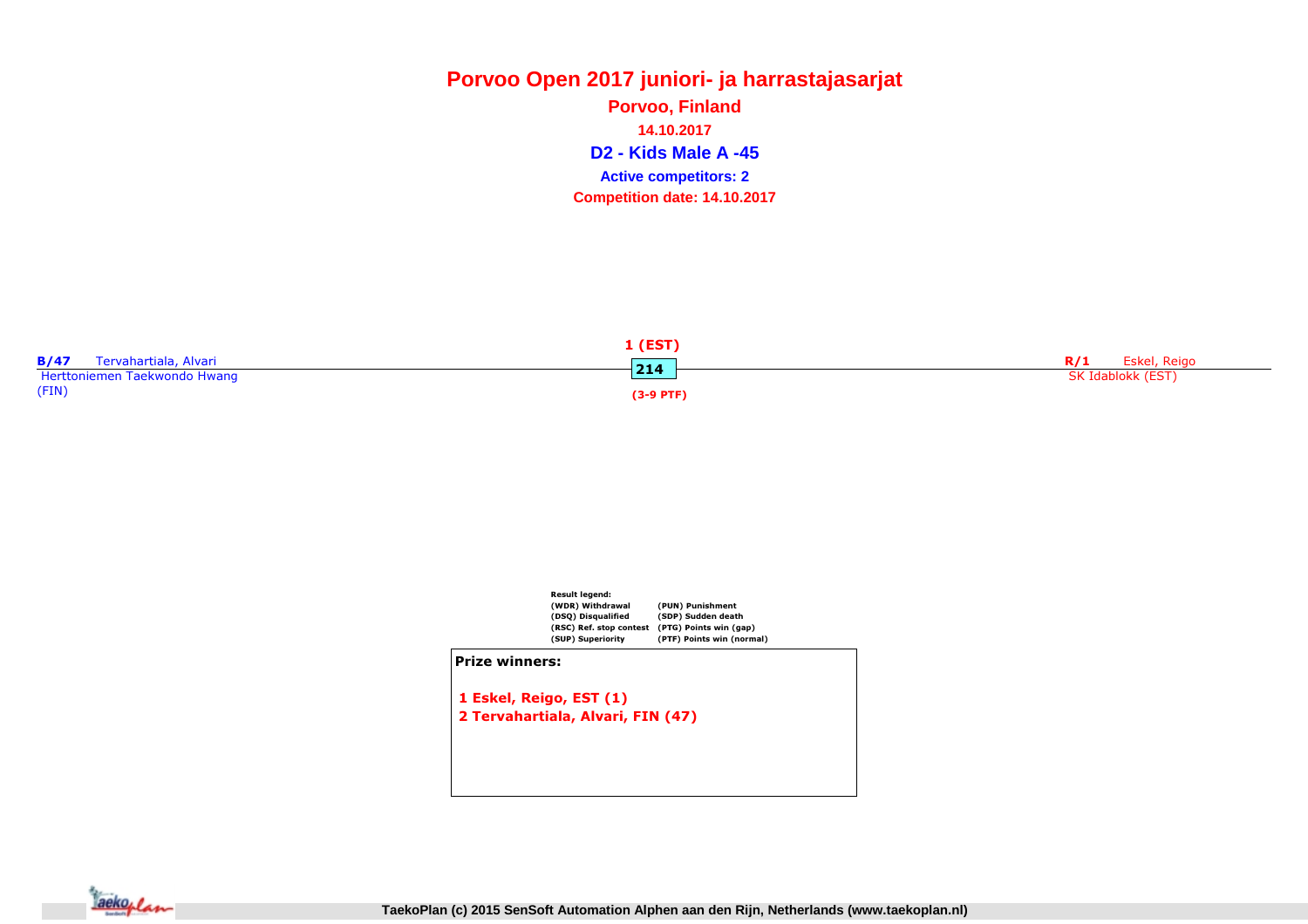### **Porvoo Open 2017 juniori- ja harrastajasarjatD2 - Kids Female A -35 Porvoo, Finland14.10.2017Competition date: 14.10.2017 Active competitors: 7**





SF

**QF**

Tackoplan

**E** and **SF** and **CP** and **CP** and **CP** and **CP** and **CP** and **CP** and **CP** and **CP** and **CP** and **CP** and **CP Figure 1.1 September 1.1 September 1.1 September 1.1 September 1.1 September 1.1 September 1.1 September 1.1 September 1.1 September 1.1 September 1.1 September 1.1 September 1.1 September 1.1 September 1.1 September 1.1** Final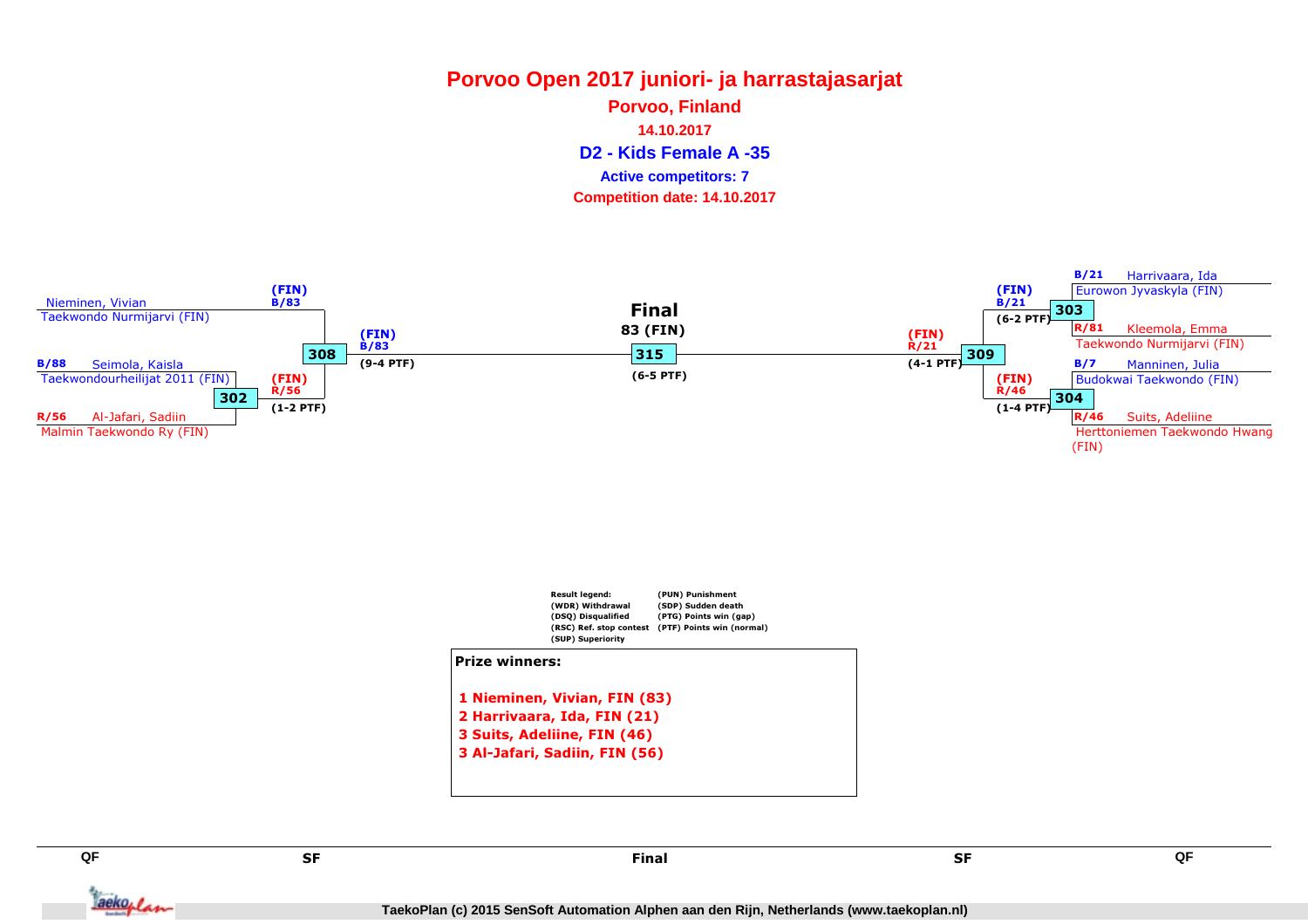**Porvoo Open 2017 juniori- ja harrastajasarjatD2 - Kids Female A -40 Porvoo, Finland14.10.2017Competition date: 14.10.2017 Active competitors: 3**





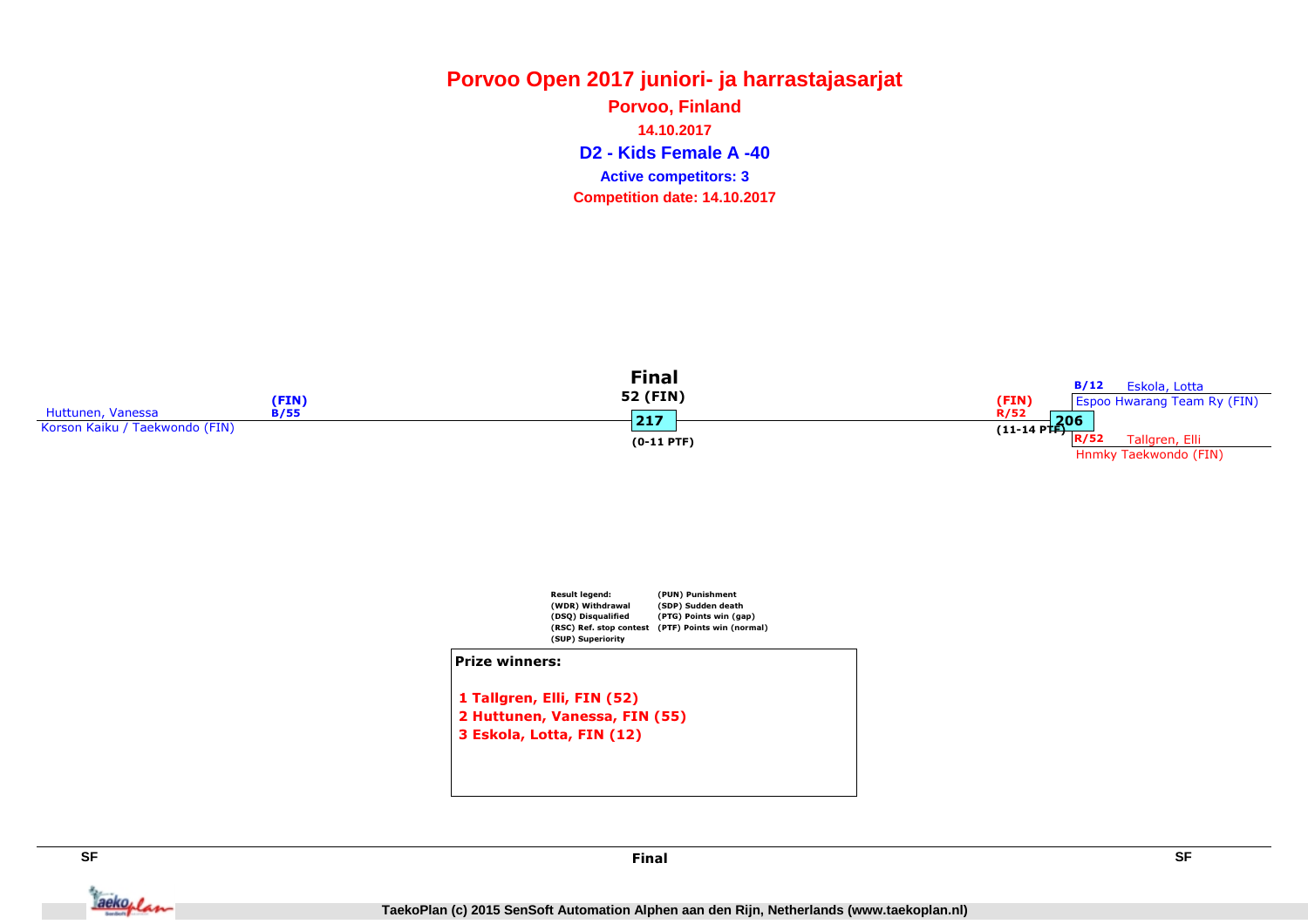**Porvoo Open 2017 juniori- ja harrastajasarjatD2 - Kids Female A -45 Porvoo, Finland14.10.2017Competition date: 14.10.2017 Active competitors: 3**





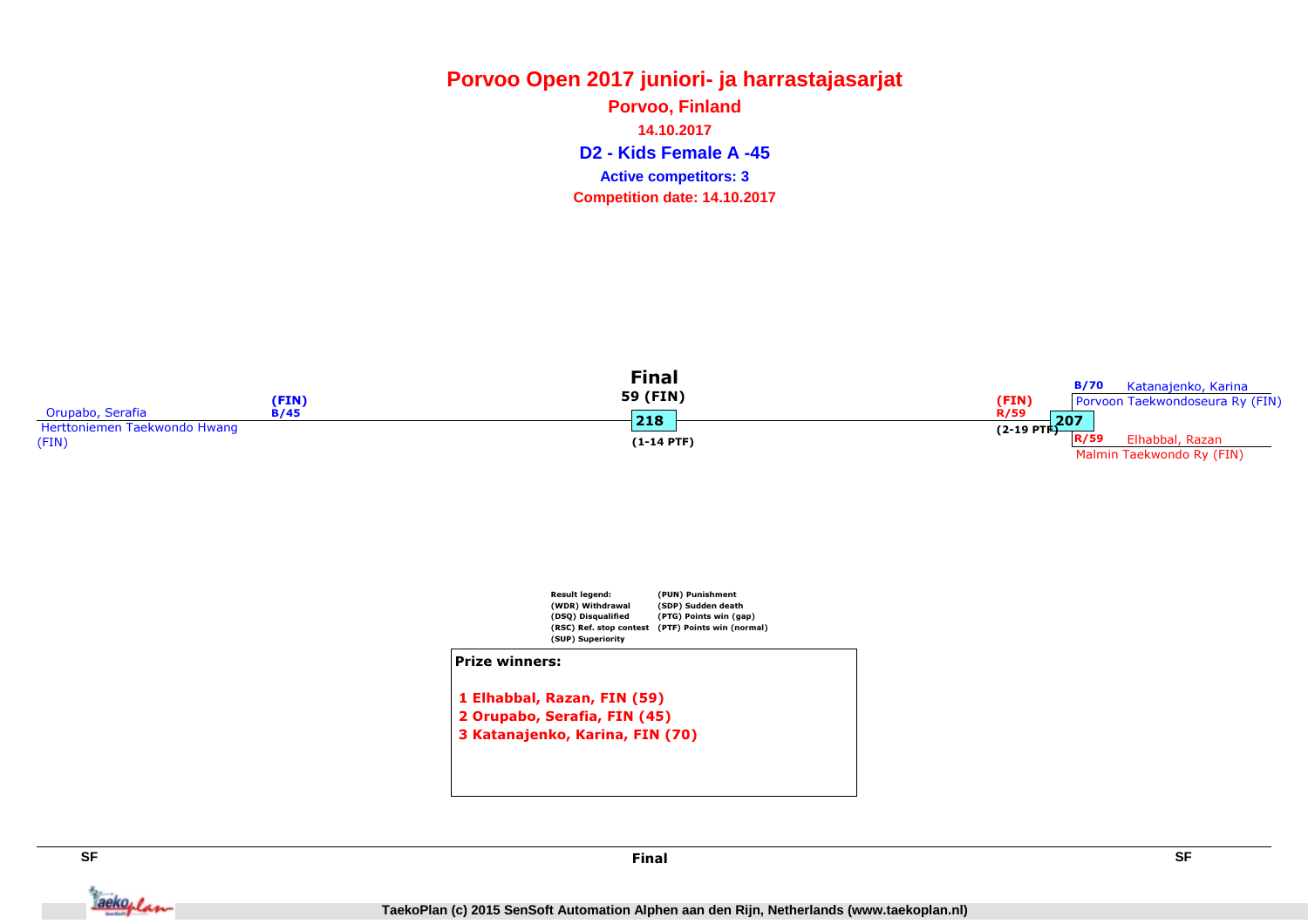**Porvoo Open 2017 juniori- ja harrastajasarjatD1 - Kids Male A -30 (Bantam) Porvoo, Finland14.10.2017Competition date: 14.10.2017 Active competitors: 2**





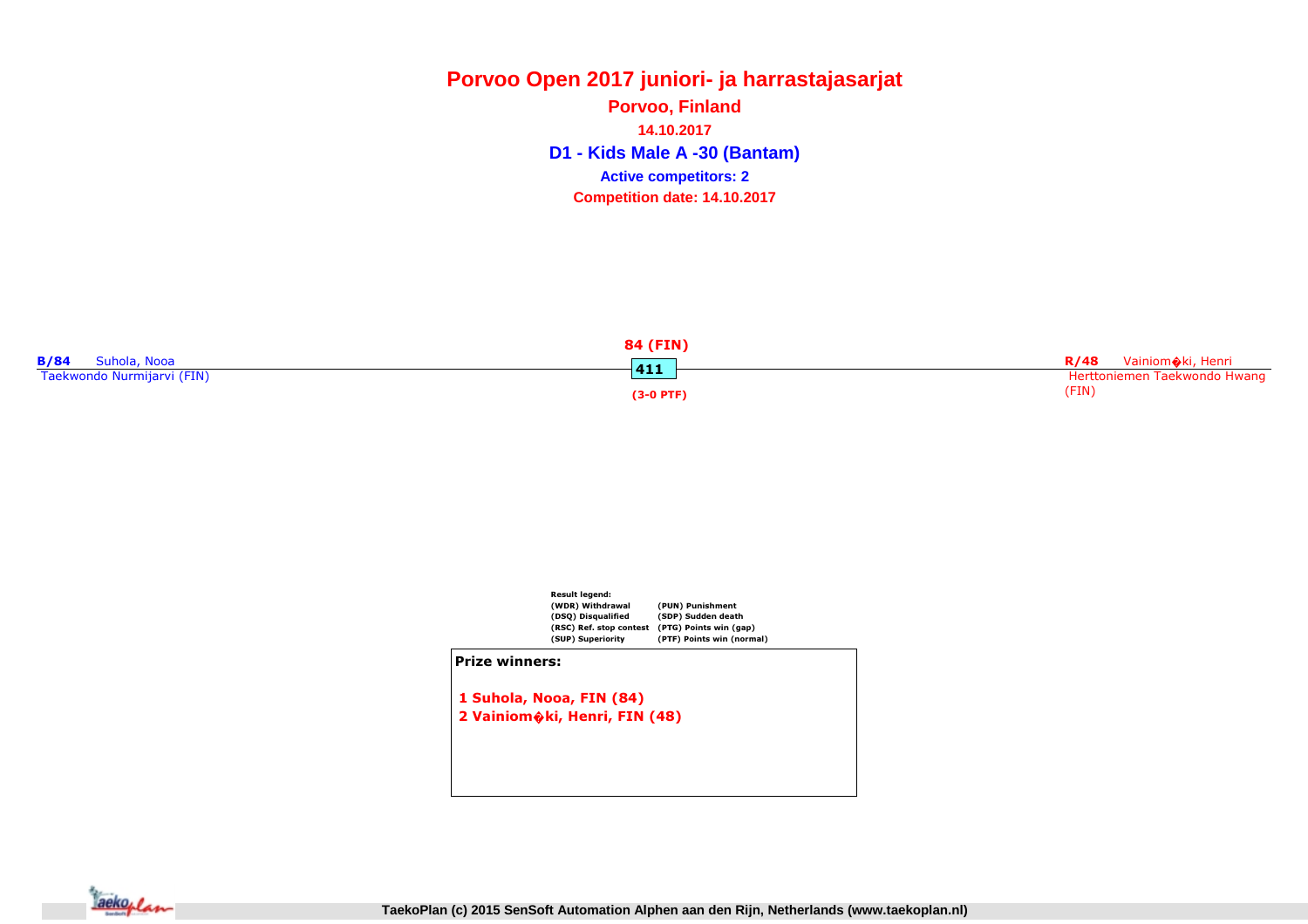**Porvoo Open 2017 juniori- ja harrastajasarjatD1 - Kids Male A -34 (Feather) Porvoo, Finland14.10.2017Competition date: 14.10.2017 Active competitors: 3**





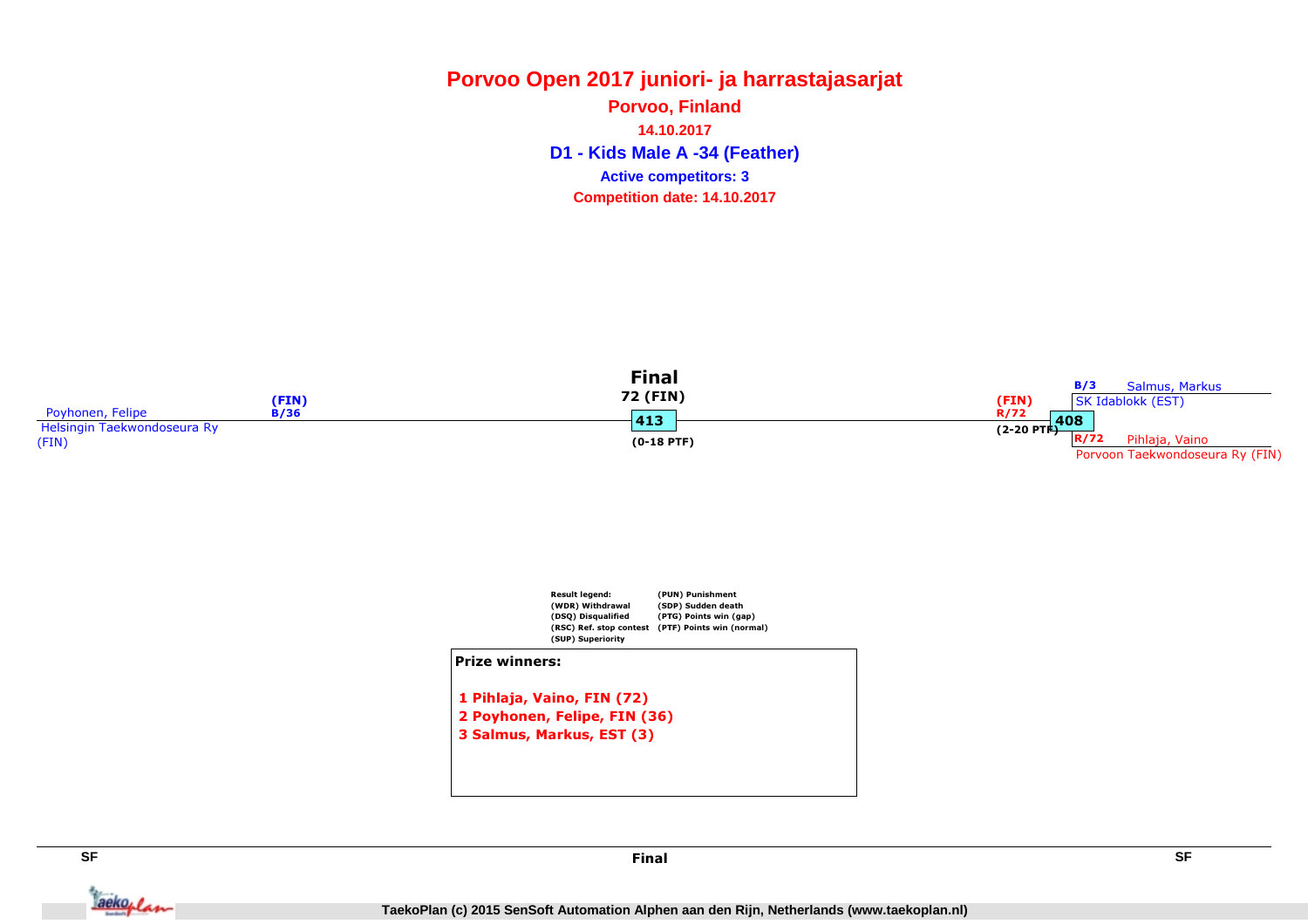**Porvoo Open 2017 juniori- ja harrastajasarjatD1 - Kids Female A -28 (Fly) Porvoo, Finland14.10.2017Competition date: 14.10.2017 Active competitors: 2**

| <b>40 (FIN)</b>            |              |                               |  |
|----------------------------|--------------|-------------------------------|--|
| <b>B/74</b><br>Ramo, Jenna | 412          | <b>R/40</b> Susiluoto, Inari2 |  |
| Porvoon Taekwondoseura Ry  |              | Helsingin Taekwondoseura Ry   |  |
| (FIN)                      | $(4-14$ PTF) | (FIN)                         |  |



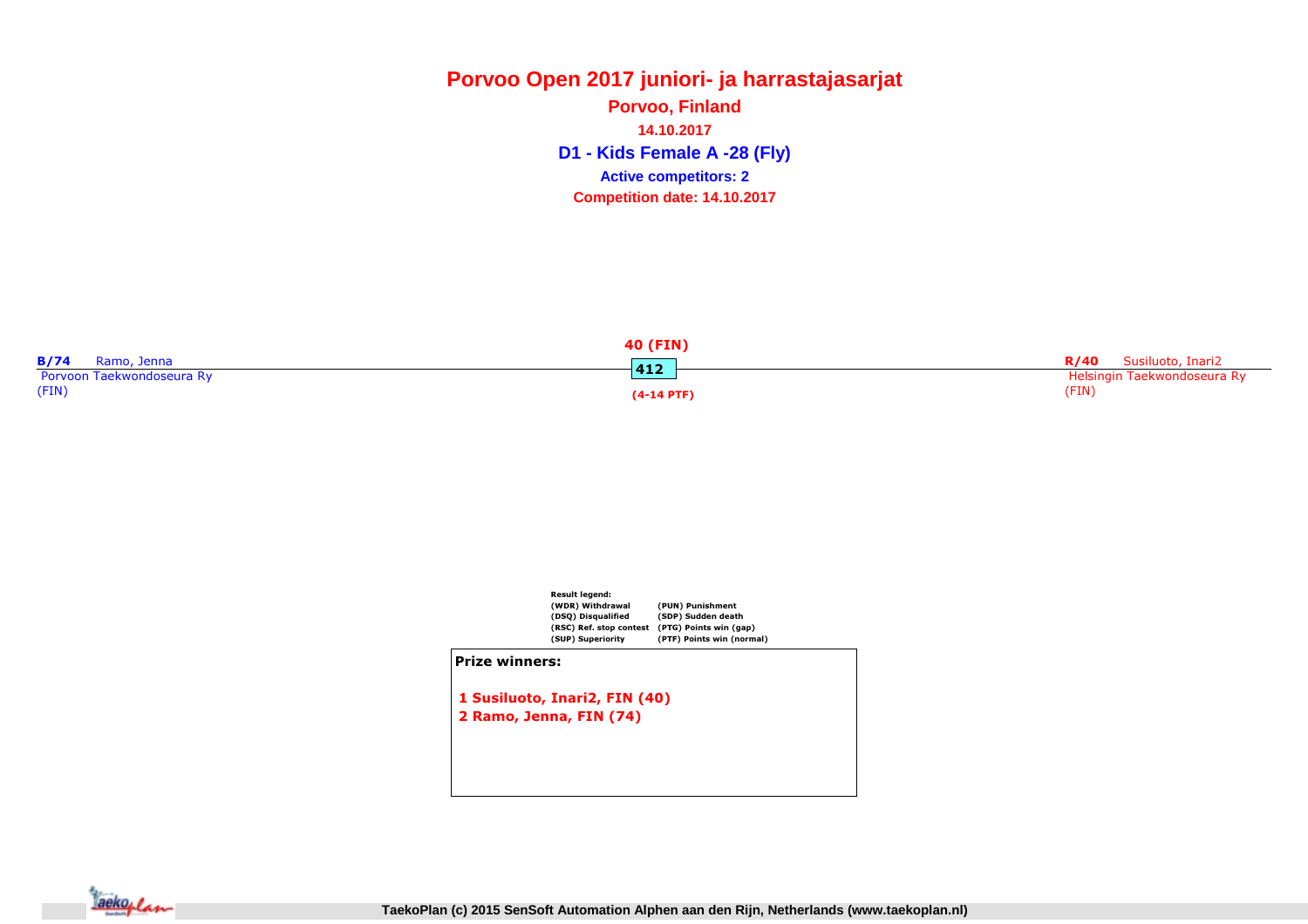## **Porvoo Open 2017 juniori- ja harrastajasarjatC2 - Kids Male A -44 (Fly) Porvoo, Finland14.10.2017Competition date: 14.10.2017 Active competitors: 8**





SF

Jackoplan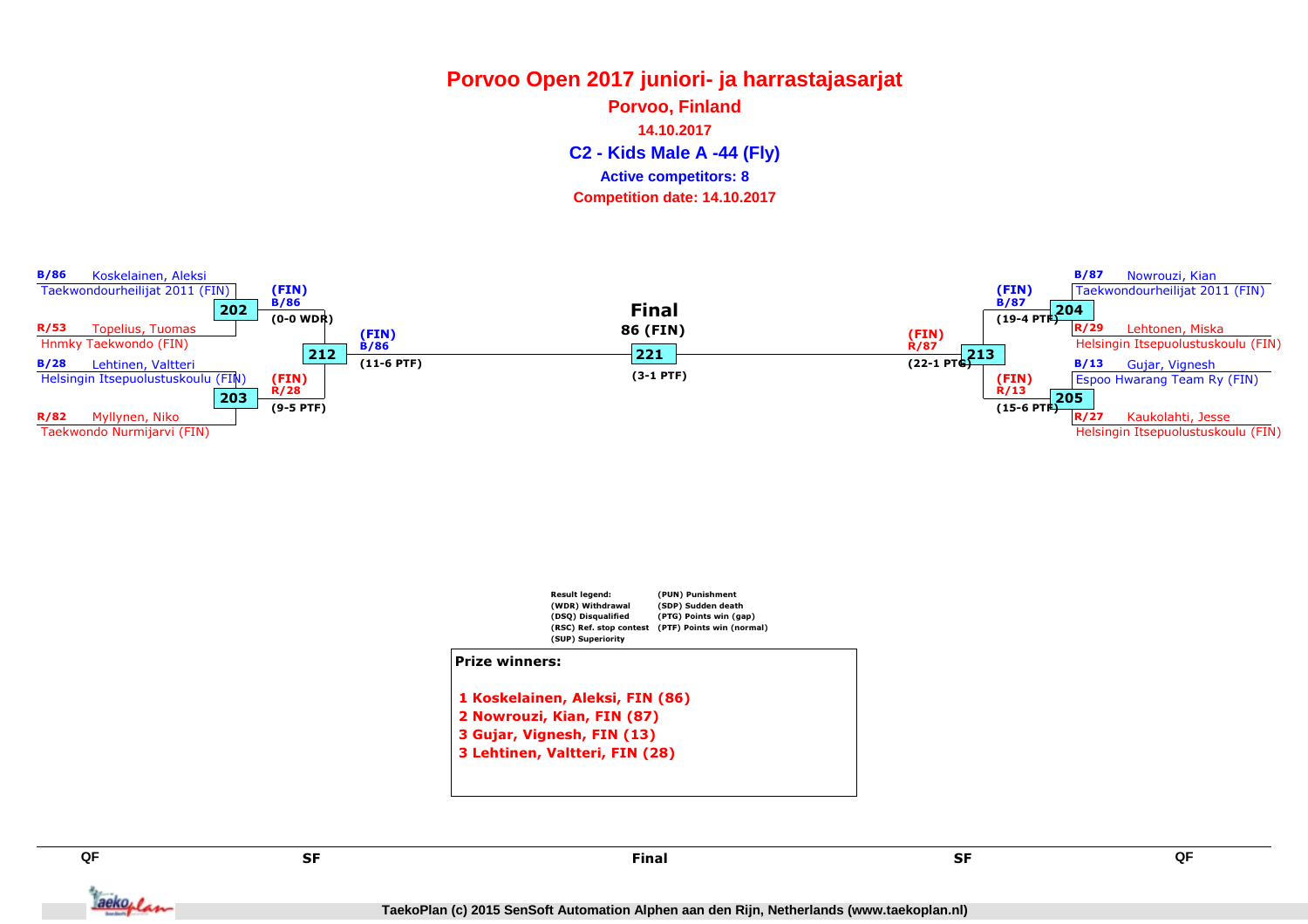**Porvoo Open 2017 juniori- ja harrastajasarjatC2 - Kids Male A -56 (Feather) Porvoo, Finland14.10.2017Competition date: 14.10.2017 Active competitors: 2**





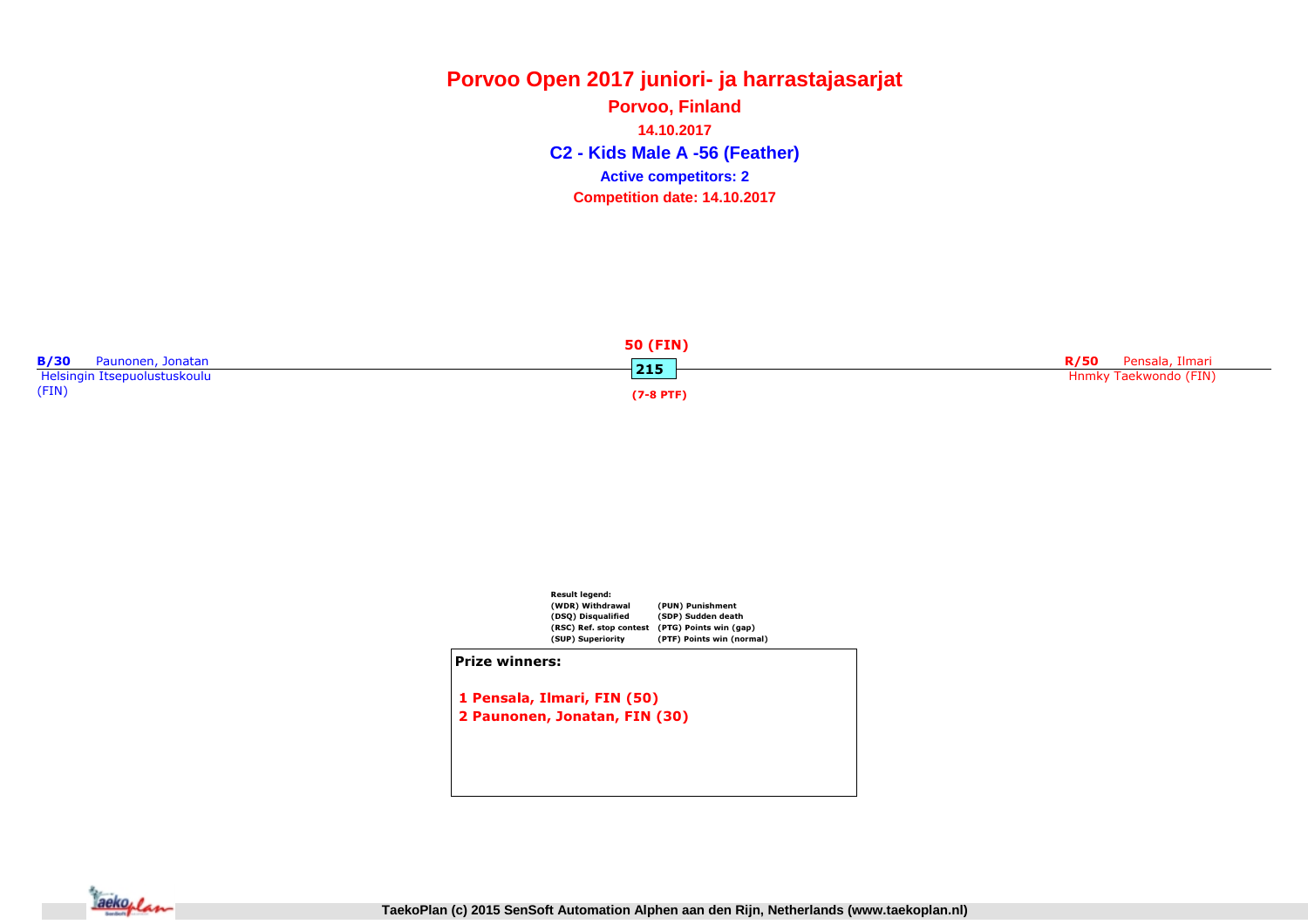**Porvoo Open 2017 juniori- ja harrastajasarjatC2 - Kids Male A -62 (Light) Porvoo, Finland14.10.2017Competition date: 14.10.2017 Active competitors: 2**





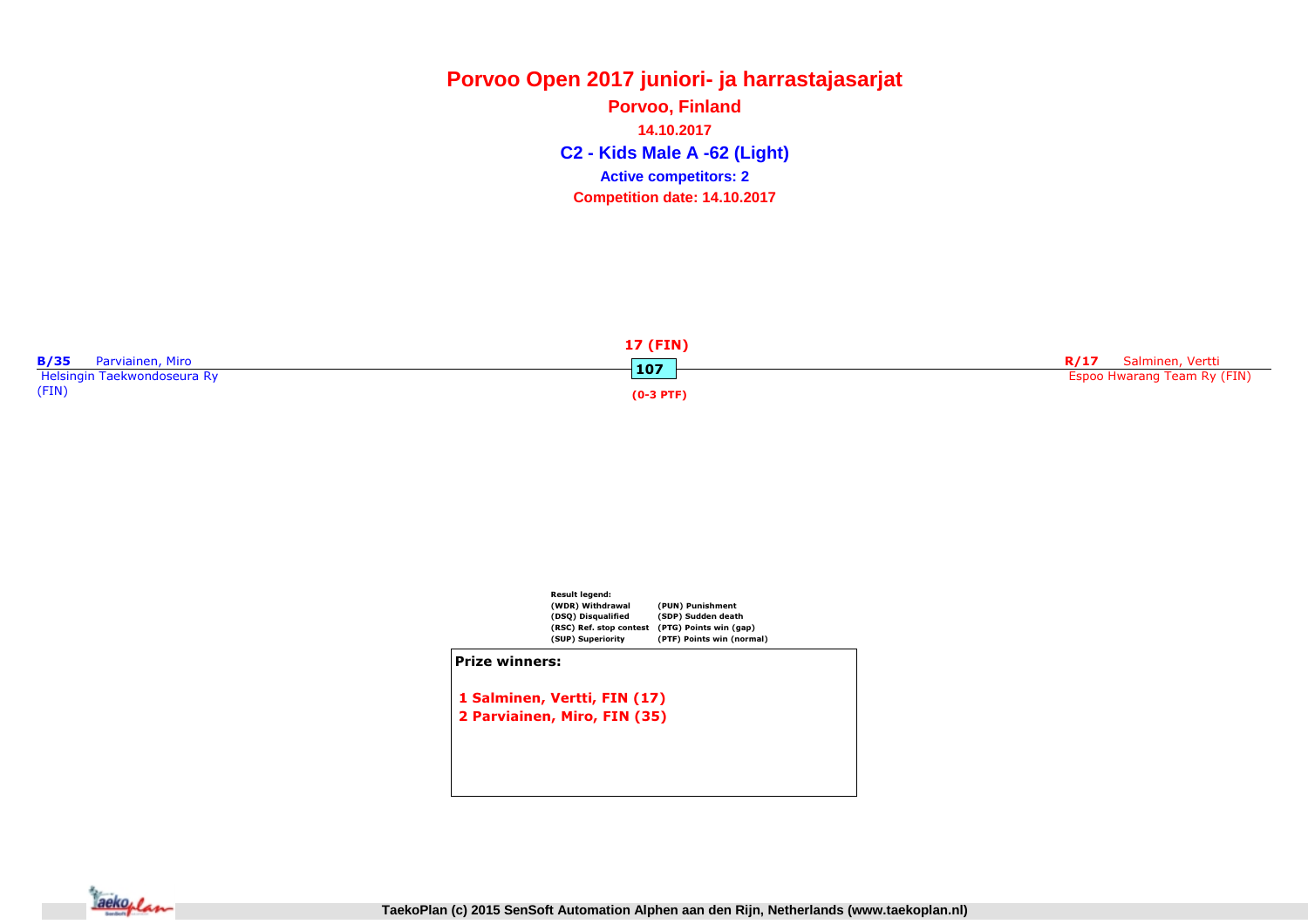**Porvoo Open 2017 juniori- ja harrastajasarjatC2 - Kids Male A +62 (Welter) Porvoo, Finland14.10.2017Competition date: 14.10.2017 Active competitors: 2**

| 31 (FIN)                     |           |                             |  |
|------------------------------|-----------|-----------------------------|--|
| B/31<br>Vyyrylainen, Miika   | 108       | Puss, Magnus<br>R/37        |  |
| Helsingin Itsepuolustuskoulu |           | Pelsingin Taekwondoseura R. |  |
| (FIN)                        | (4-1 WDR) | 'FIN)                       |  |



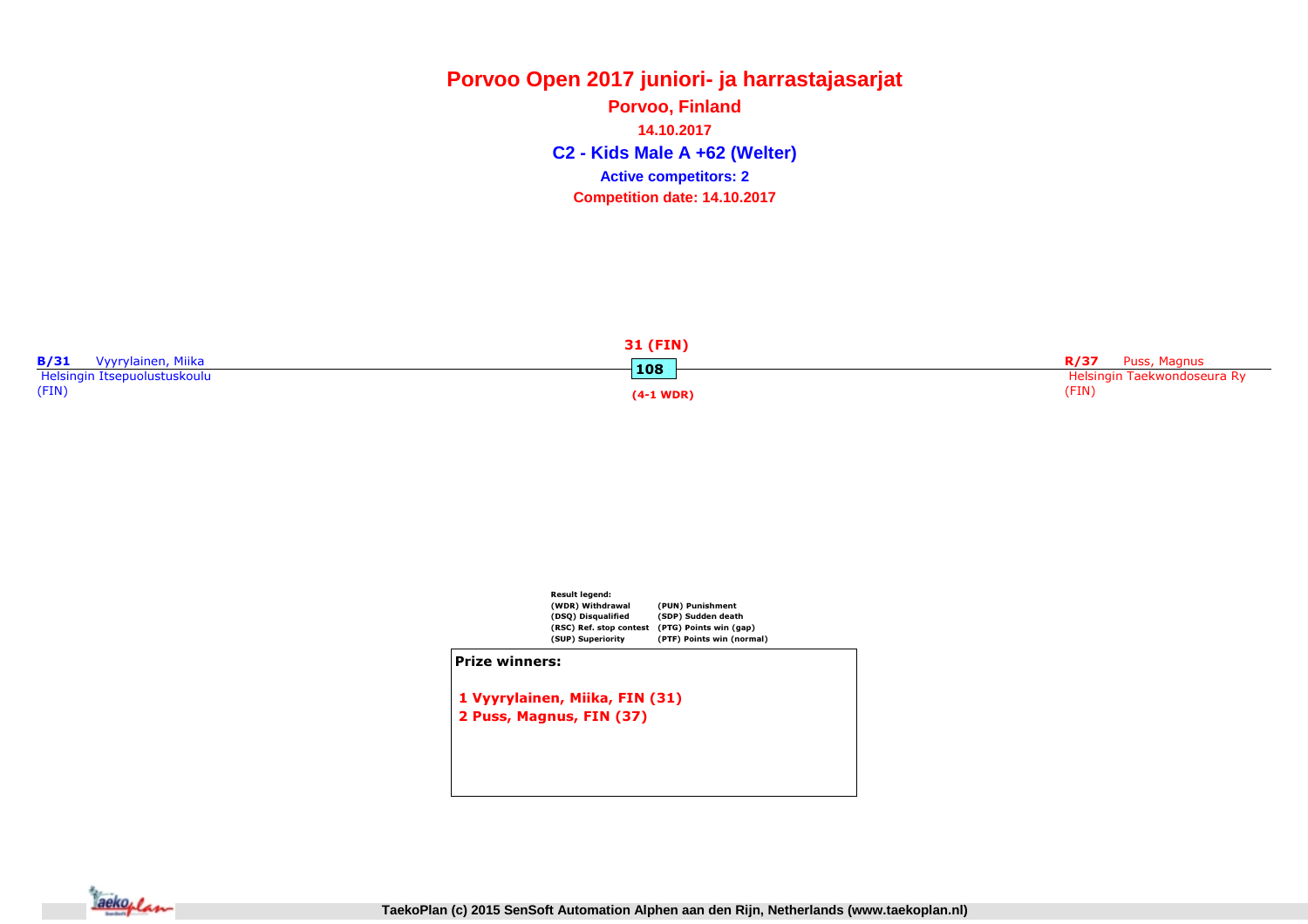**Porvoo Open 2017 juniori- ja harrastajasarjatC2 - Kids Female A -48 (Bantam) Porvoo, Finland14.10.2017Competition date: 14.10.2017 Active competitors: 2**





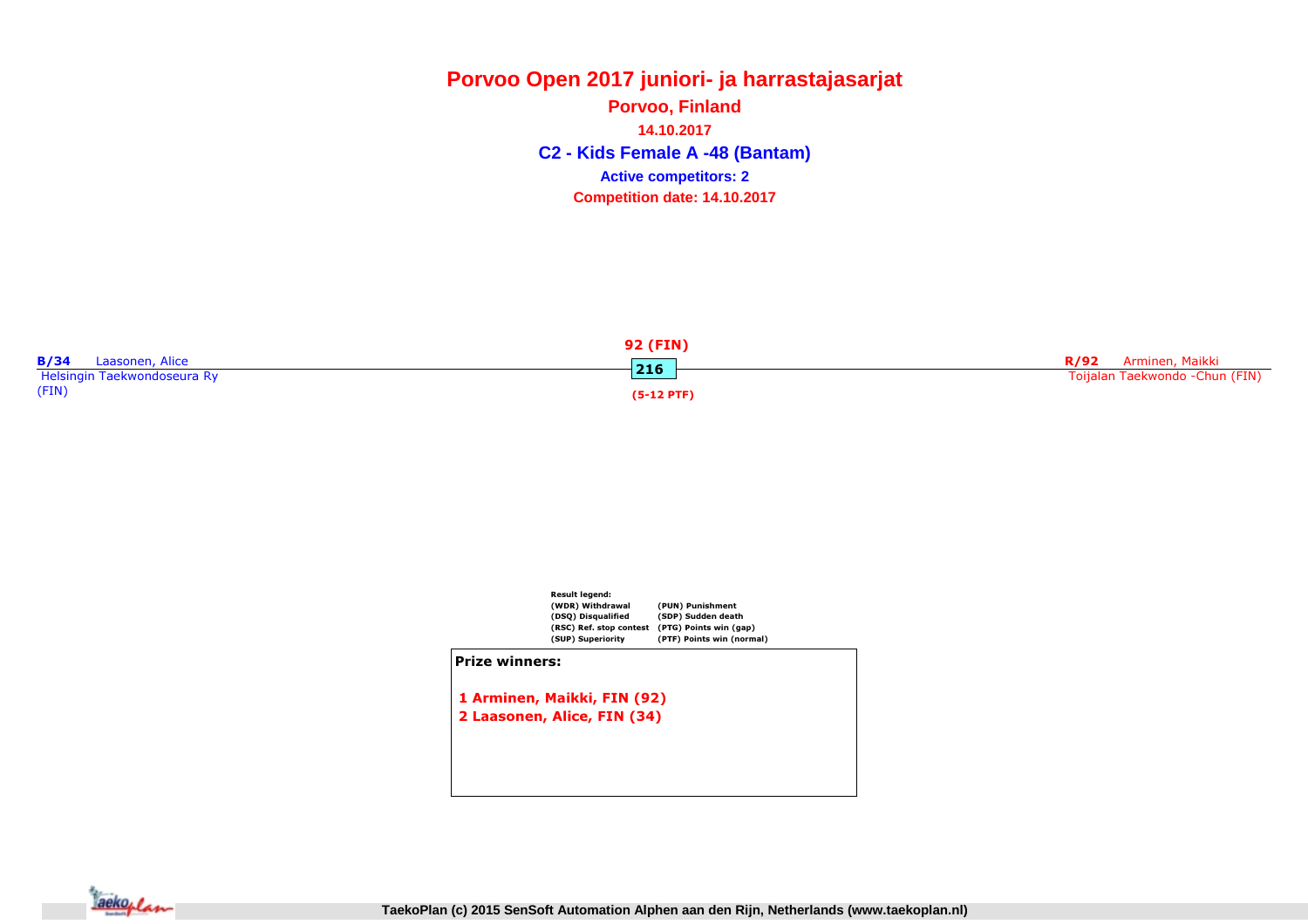**Porvoo Open 2017 juniori- ja harrastajasarjatC2 - Kids Female A -52 (Feather) Porvoo, Finland14.10.2017Competition date: 14.10.2017 Active competitors: 4**





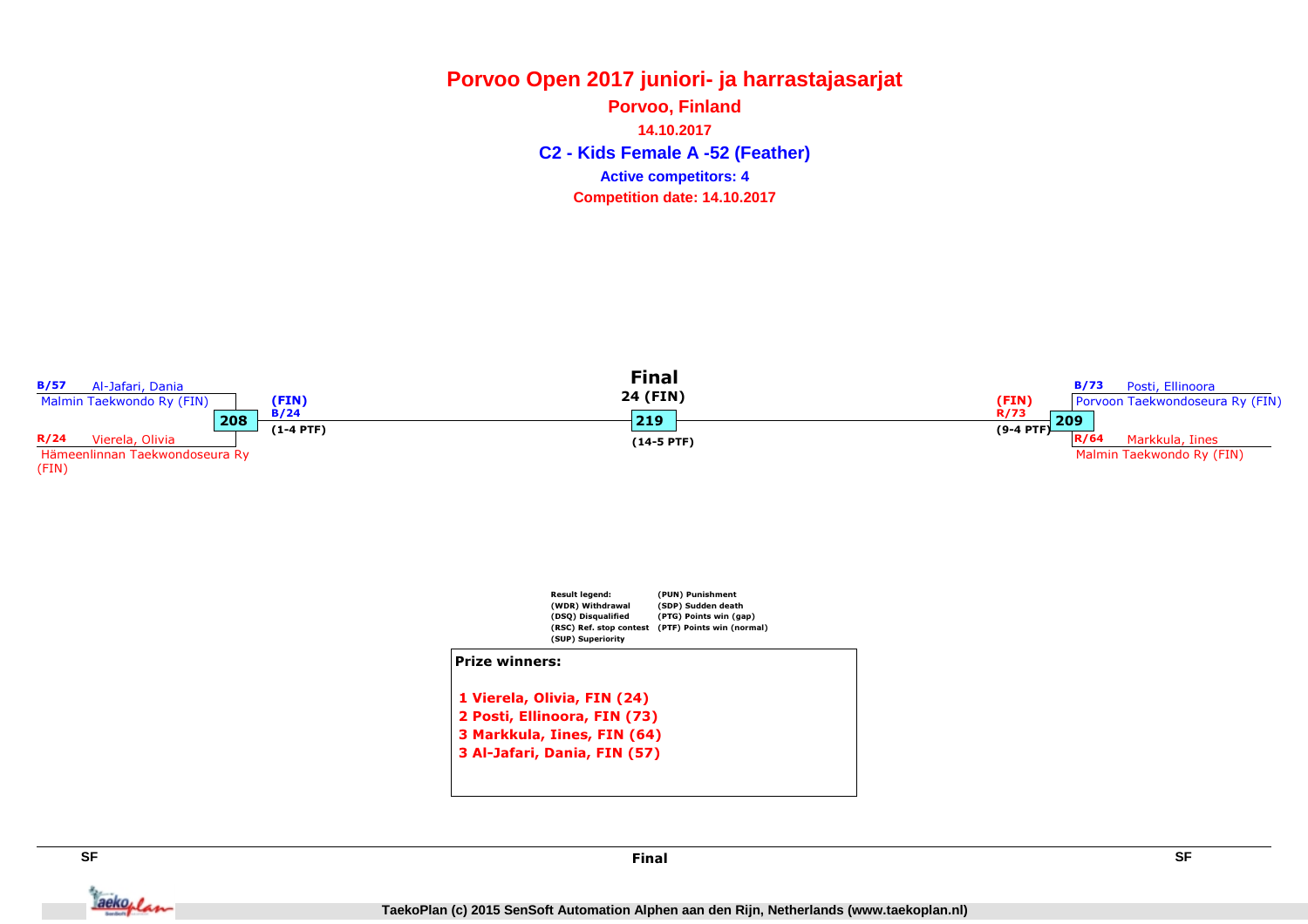**Porvoo Open 2017 juniori- ja harrastajasarjatC2 - Kids Female A +58 (Welter) Porvoo, Finland14.10.2017Competition date: 14.10.2017 Active competitors: 3**





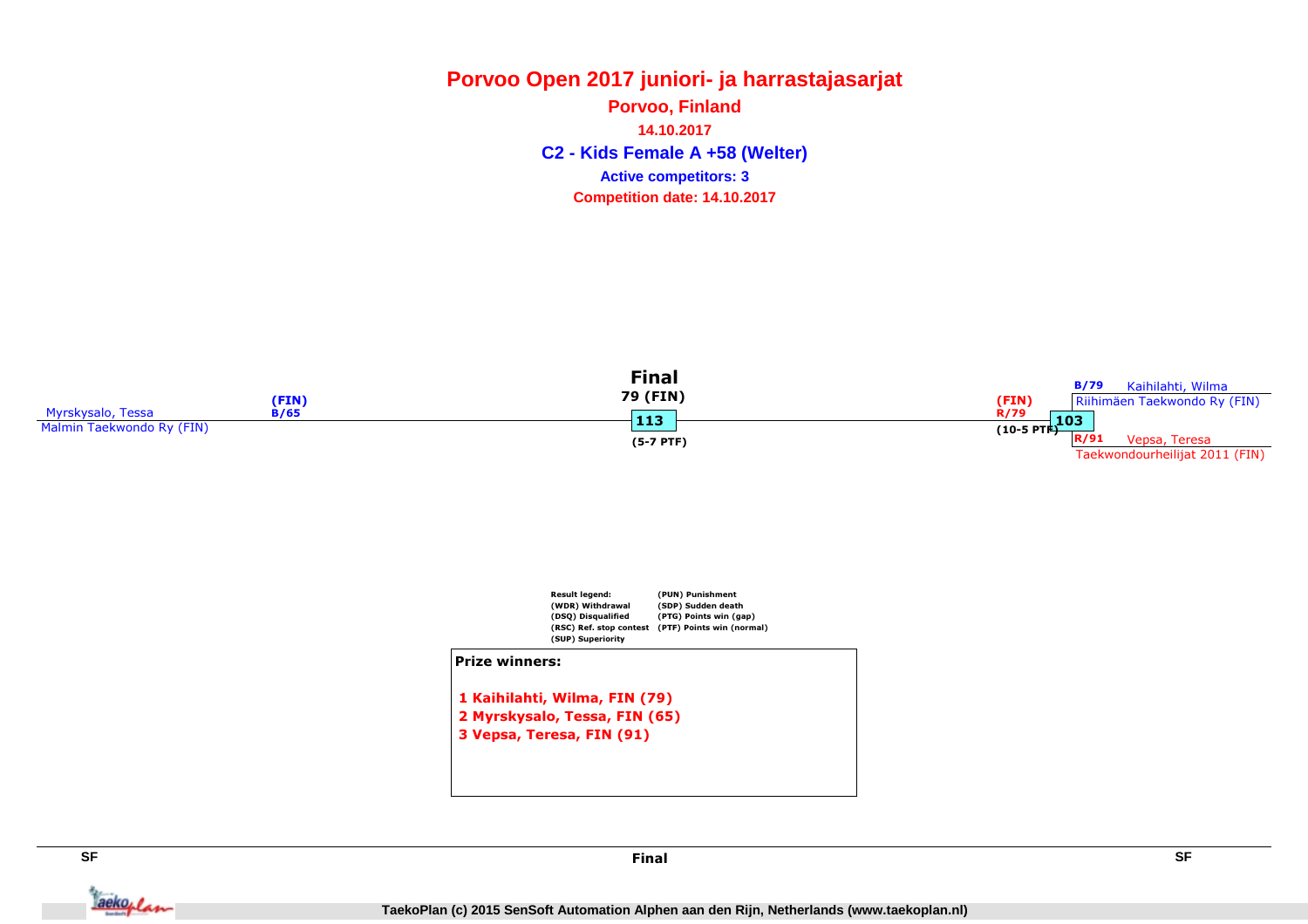**Porvoo Open 2017 juniori- ja harrastajasarjatB2 - Juniors Male A -63 Porvoo, Finland14.10.2017Competition date: 14.10.2017 Active competitors: 3**





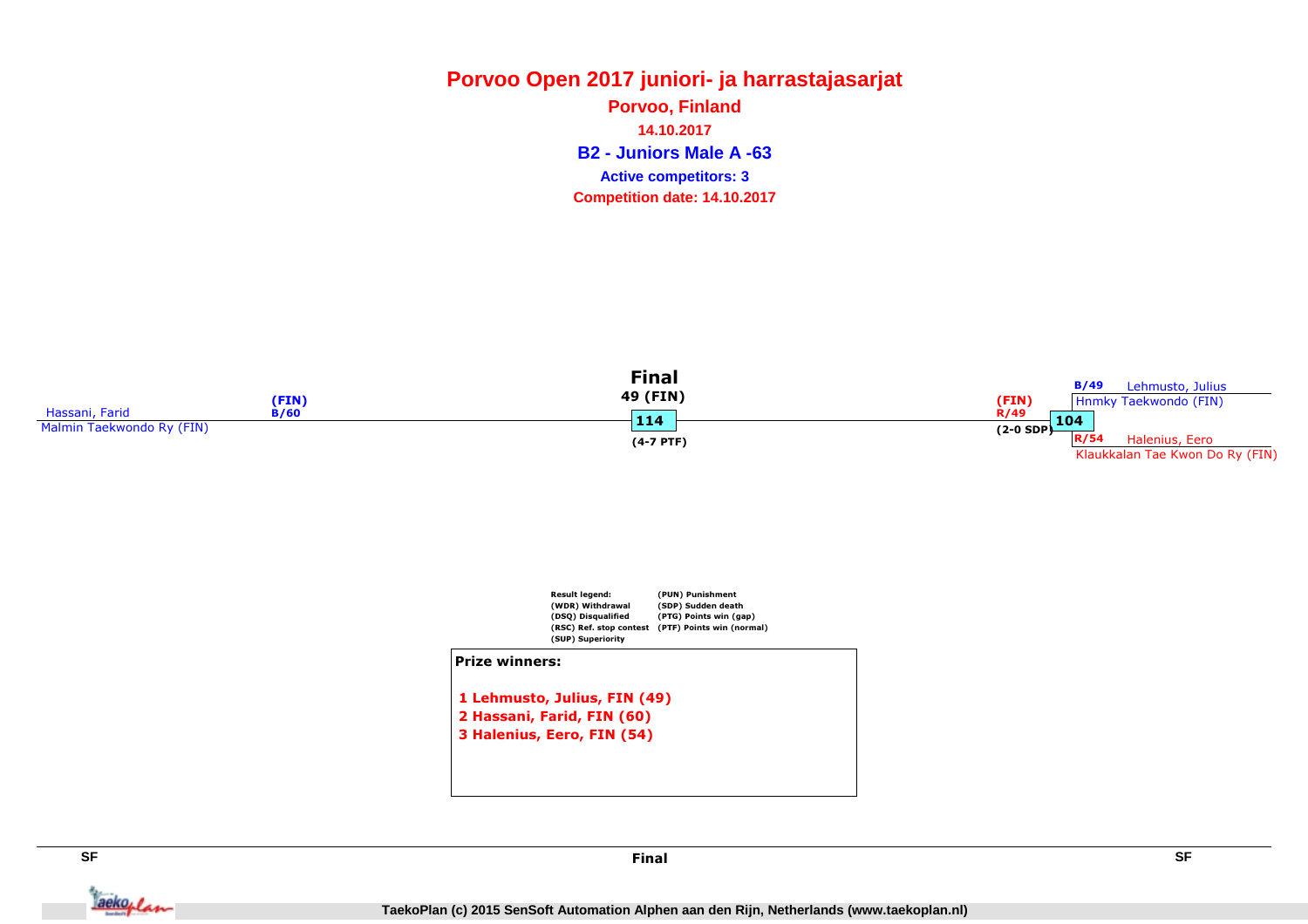### **Porvoo Open 2017 juniori- ja harrastajasarjatB2 - Juniors Female A -63 Porvoo, Finland14.10.2017Competition date: 14.10.2017 Active competitors: 6**





SF

**QF**

Tackoplan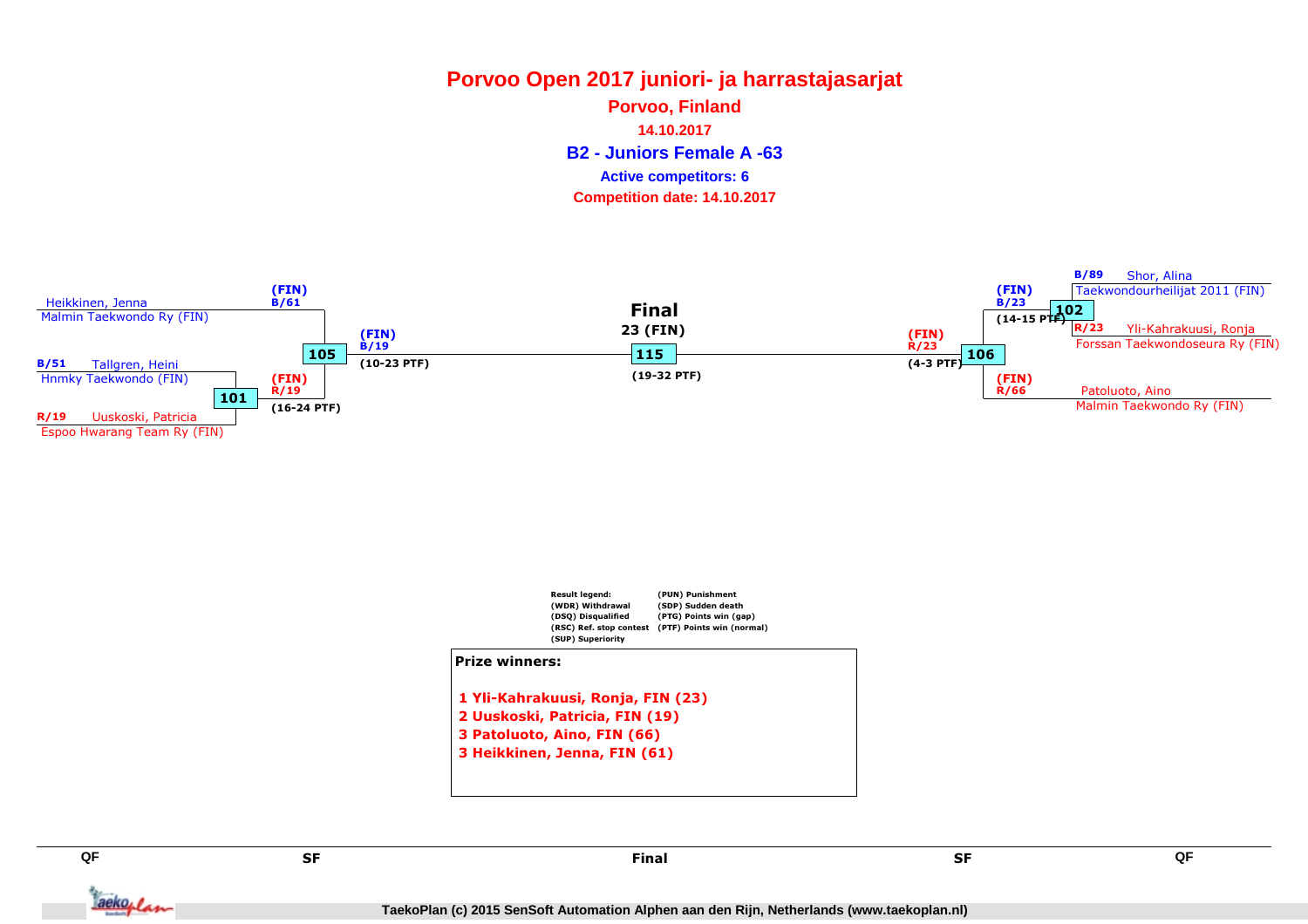**Porvoo Open 2017 juniori- ja harrastajasarjatB2 - Juniors Female A +63 Porvoo, Finland14.10.2017Competition date: 14.10.2017 Active competitors: 2**





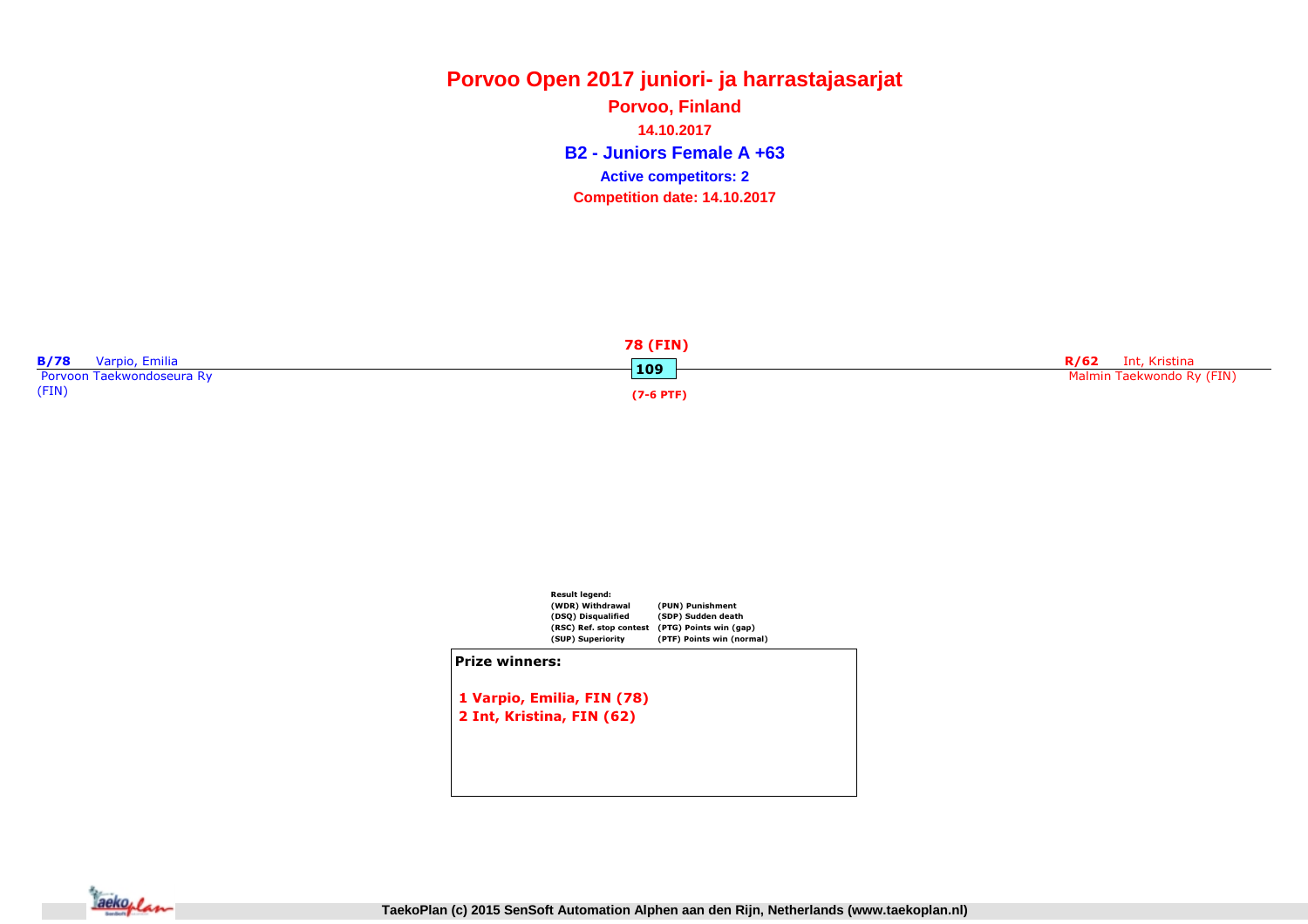**Porvoo Open 2017 juniori- ja harrastajasarjatH - Beginners Male A +80 Porvoo, Finland14.10.2017Competition date: 14.10.2017 Active competitors: 2**





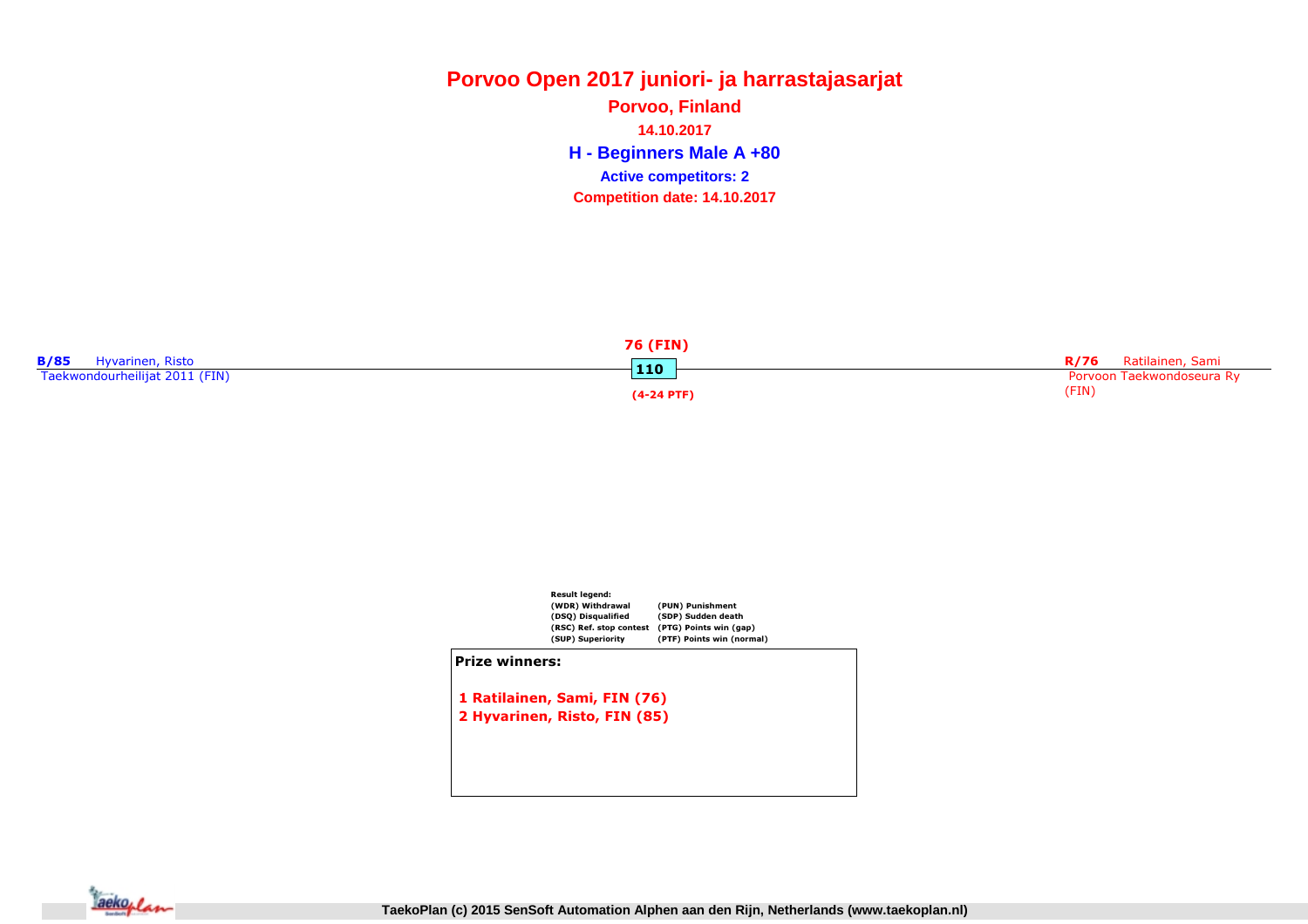**Porvoo Open 2017 juniori- ja harrastajasarjatH - Beginners Female A +67 Porvoo, Finland14.10.2017Competition date: 14.10.2017 Active competitors: 2**